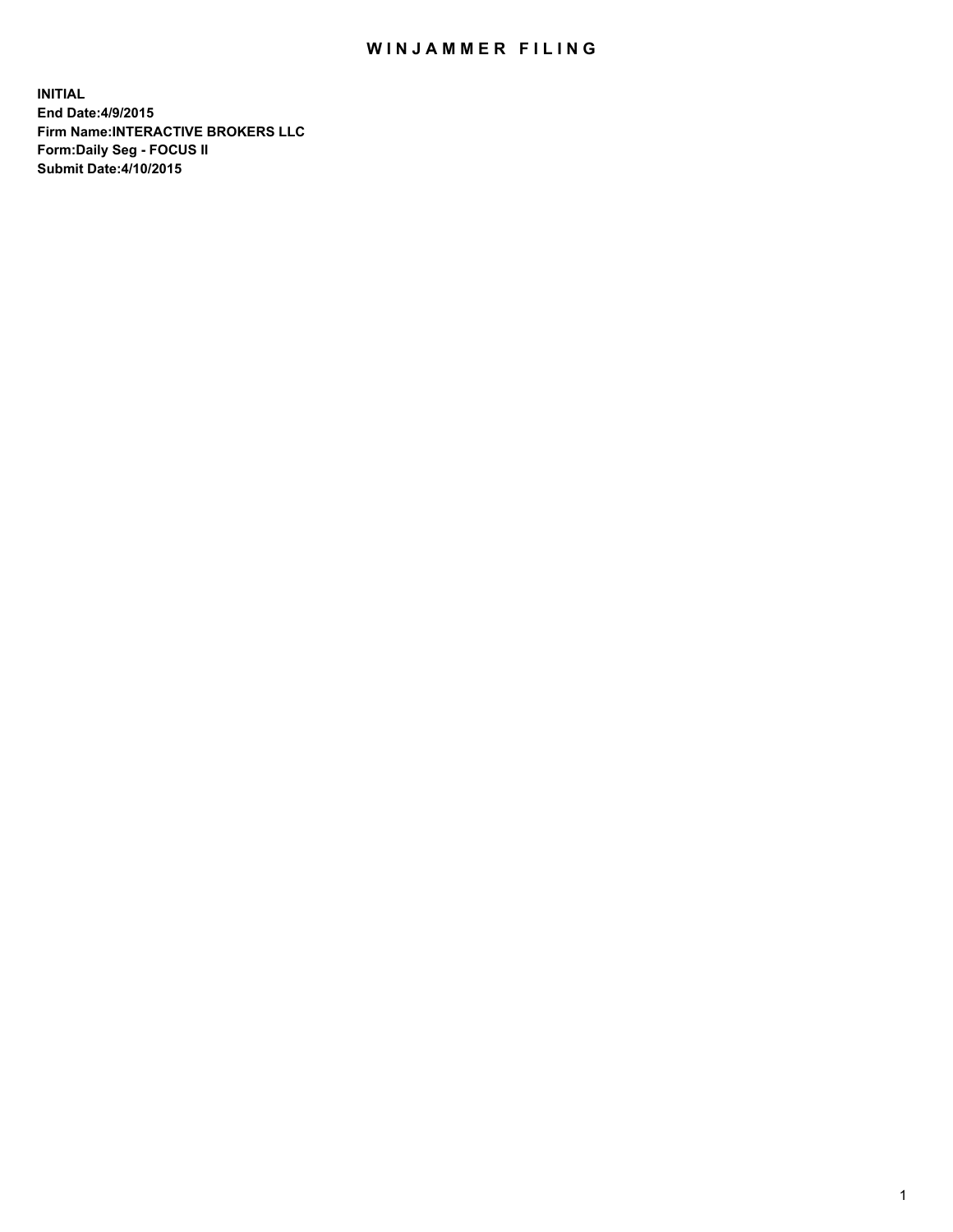## **INITIAL End Date:4/9/2015 Firm Name:INTERACTIVE BROKERS LLC Form:Daily Seg - FOCUS II Submit Date:4/10/2015 Daily Segregation - Cover Page**

| Name of Company                                                                   | <b>INTERACTIVE BROKERS LLC</b> |
|-----------------------------------------------------------------------------------|--------------------------------|
| <b>Contact Name</b>                                                               | <b>Michael Ellman</b>          |
| <b>Contact Phone Number</b>                                                       | 203-422-8926                   |
| <b>Contact Email Address</b>                                                      | mellman@interactivebrokers.co  |
|                                                                                   | $m$                            |
| FCM's Customer Segregated Funds Residual Interest Target (choose one):            |                                |
| a. Minimum dollar amount: ; or                                                    | $\overline{\mathbf{0}}$        |
| b. Minimum percentage of customer segregated funds required:% ; or                | 0                              |
| c. Dollar amount range between: and; or                                           | 155,000,000 245,000,000        |
| d. Percentage range of customer segregated funds required between:% and%.         | 0 <sub>0</sub>                 |
| FCM's Customer Secured Amount Funds Residual Interest Target (choose one):        |                                |
| a. Minimum dollar amount: ; or                                                    | $\overline{\mathbf{0}}$        |
| b. Minimum percentage of customer secured funds required:% ; or                   | 0                              |
| c. Dollar amount range between: and; or                                           | 80,000,000 120,000,000         |
| d. Percentage range of customer secured funds required between:% and%.            | 0 <sub>0</sub>                 |
| FCM's Cleared Swaps Customer Collateral Residual Interest Target (choose one):    |                                |
| a. Minimum dollar amount: ; or                                                    | $\overline{\mathbf{0}}$        |
| b. Minimum percentage of cleared swaps customer collateral required:% ; or        | $\overline{\mathbf{0}}$        |
| c. Dollar amount range between: and; or                                           | 0 <sub>0</sub>                 |
| d. Percentage range of cleared swaps customer collateral required between:% and%. | 0 <sub>0</sub>                 |
|                                                                                   |                                |
| Current ANC:on                                                                    | 2,572,004,452 09-APR-2015      |
| <b>Broker Dealer Minimum</b>                                                      | 275,595,429                    |
| Debit/Deficit - CustomersCurrent AmountGross Amount                               |                                |
| Domestic Debit/Deficit                                                            | 2,889,584                      |
| Foreign Debit/Deficit                                                             | 6,422,062 0                    |
| Debit/Deficit - Non CustomersCurrent AmountGross Amount                           |                                |
| Domestic Debit/Deficit                                                            | 0 <sub>0</sub>                 |
| Foreign Debit/Deficit                                                             | 0 <sub>0</sub>                 |
| Proprietary Profit/Loss                                                           |                                |
| Domestic Profit/Loss                                                              | <u>0</u>                       |
| Foreign Profit/Loss                                                               | $\overline{\mathbf{0}}$        |
| Proprietary Open Trade Equity                                                     |                                |
| Domestic OTE                                                                      | <u>0</u>                       |
| Foreign OTE                                                                       | <u>0</u>                       |
| <b>SPAN</b>                                                                       |                                |
| <b>Customer SPAN Calculation</b>                                                  | 1,336,645,147                  |
| Non-Customer SPAN Calcualation                                                    | 20,814,178                     |
| <b>Proprietary Capital Charges</b>                                                | <u>0</u>                       |
| Minimum Dollar Amount Requirement                                                 | 20,000,000 [7465]              |
| Other NFA Dollar Amount Requirement                                               | 22,475,498 [7475]              |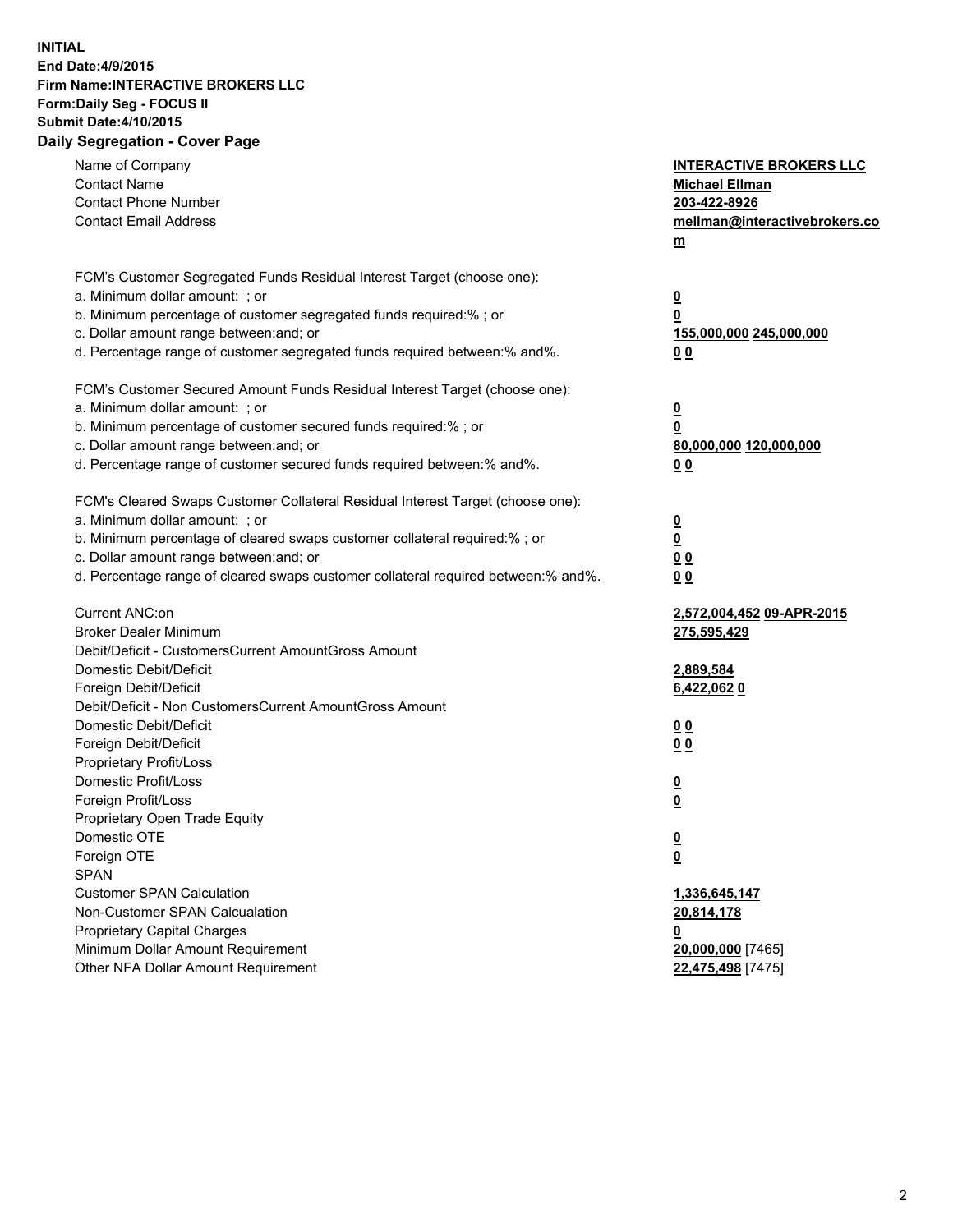## **INITIAL End Date:4/9/2015 Firm Name:INTERACTIVE BROKERS LLC Form:Daily Seg - FOCUS II Submit Date:4/10/2015 Daily Segregation - Secured Amounts**

|                | Daily Segregation - Secured Amounts                                                                        |                                   |
|----------------|------------------------------------------------------------------------------------------------------------|-----------------------------------|
|                | Foreign Futures and Foreign Options Secured Amounts                                                        |                                   |
|                | Amount required to be set aside pursuant to law, rule or regulation of a foreign                           | $0$ [7305]                        |
|                | government or a rule of a self-regulatory organization authorized thereunder                               |                                   |
| $\mathbf{1}$ . | Net ledger balance - Foreign Futures and Foreign Option Trading - All Customers                            |                                   |
|                | A. Cash                                                                                                    | 409,142,475 [7315]                |
|                | B. Securities (at market)                                                                                  | $0$ [7317]                        |
| 2.             | Net unrealized profit (loss) in open futures contracts traded on a foreign board of trade                  | 139,030,046 [7325]                |
| 3.             | Exchange traded options                                                                                    |                                   |
|                | a. Market value of open option contracts purchased on a foreign board of trade                             | 203,612 [7335]                    |
|                | b. Market value of open contracts granted (sold) on a foreign board of trade                               | $-68,857$ [7337]                  |
| 4.             | Net equity (deficit) (add lines 1.2. and 3.)                                                               | 548, 307, 276 [7345]              |
| 5.             | Account liquidating to a deficit and account with a debit balances - gross amount                          | 6,422,062 [7351]                  |
|                | Less: amount offset by customer owned securities                                                           | 0 [7352] 6,422,062 [7354]         |
| 6.             | Amount required to be set aside as the secured amount - Net Liquidating Equity                             | 554,729,338 [7355]                |
|                | Method (add lines 4 and 5)                                                                                 |                                   |
| 7.             | Greater of amount required to be set aside pursuant to foreign jurisdiction (above) or line                | 554,729,338 [7360]                |
|                | 6.                                                                                                         |                                   |
|                | FUNDS DEPOSITED IN SEPARATE REGULATION 30.7 ACCOUNTS                                                       |                                   |
| 1.             | Cash in banks                                                                                              |                                   |
|                | A. Banks located in the United States                                                                      | 44,385,988 [7500]                 |
|                | B. Other banks qualified under Regulation 30.7                                                             | 0 [7520] 44,385,988 [7530]        |
| 2.             | Securities                                                                                                 |                                   |
|                | A. In safekeeping with banks located in the United States                                                  | 363,694,355 [7540]                |
|                | B. In safekeeping with other banks qualified under Regulation 30.7                                         | 0 [7560] 363,694,355 [7570]       |
| 3.             | Equities with registered futures commission merchants                                                      |                                   |
|                | A. Cash                                                                                                    | $0$ [7580]                        |
|                | <b>B.</b> Securities                                                                                       | $0$ [7590]                        |
|                | C. Unrealized gain (loss) on open futures contracts                                                        | $0$ [7600]                        |
|                | D. Value of long option contracts                                                                          | $0$ [7610]                        |
|                | E. Value of short option contracts                                                                         | 0 [7615] 0 [7620]                 |
| 4.             | Amounts held by clearing organizations of foreign boards of trade                                          |                                   |
|                | A. Cash                                                                                                    | $0$ [7640]                        |
|                | <b>B.</b> Securities                                                                                       | $0$ [7650]                        |
|                | C. Amount due to (from) clearing organization - daily variation                                            | $0$ [7660]                        |
|                | D. Value of long option contracts                                                                          | $0$ [7670]                        |
|                | E. Value of short option contracts                                                                         | 0 [7675] 0 [7680]                 |
| 5.             | Amounts held by members of foreign boards of trade                                                         |                                   |
|                | A. Cash                                                                                                    | 210,980,426 [7700]                |
|                | <b>B.</b> Securities                                                                                       | $0$ [7710]                        |
|                | C. Unrealized gain (loss) on open futures contracts                                                        | 47,837,021 [7720]                 |
|                | D. Value of long option contracts                                                                          | 203,630 [7730]                    |
|                | E. Value of short option contracts                                                                         | -68,860 [7735] 258,952,217 [7740] |
| 6.             | Amounts with other depositories designated by a foreign board of trade                                     | 0 [7760]                          |
| 7.             | Segregated funds on hand                                                                                   | $0$ [7765]                        |
| 8.             | Total funds in separate section 30.7 accounts                                                              | 667,032,560 [7770]                |
| 9.             | Excess (deficiency) Set Aside for Secured Amount (subtract line 7 Secured Statement<br>Page 1 from Line 8) | 112,303,222 [7380]                |
| 10.            | Management Target Amount for Excess funds in separate section 30.7 accounts                                | 80,000,000 [7780]                 |
| 11.            | Excess (deficiency) funds in separate 30.7 accounts over (under) Management Target                         | 32,303,222 [7785]                 |
|                |                                                                                                            |                                   |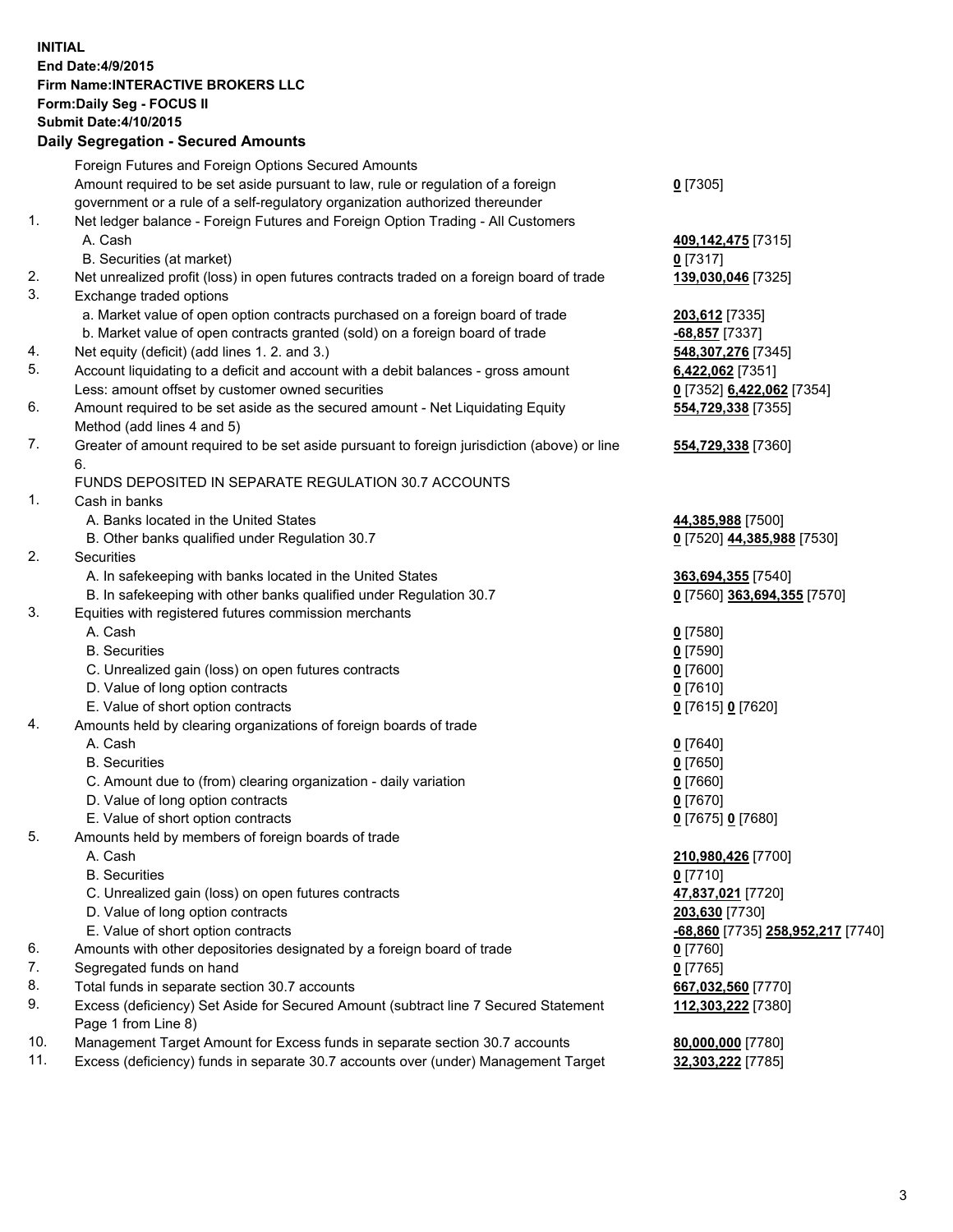**INITIAL End Date:4/9/2015 Firm Name:INTERACTIVE BROKERS LLC Form:Daily Seg - FOCUS II Submit Date:4/10/2015 Daily Segregation - Segregation Statement** SEGREGATION REQUIREMENTS(Section 4d(2) of the CEAct) 1. Net ledger balance A. Cash **2,500,529,306** [7010] B. Securities (at market) **0** [7020] 2. Net unrealized profit (loss) in open futures contracts traded on a contract market **14,498,847** [7030] 3. Exchange traded options A. Add market value of open option contracts purchased on a contract market **99,597,586** [7032] B. Deduct market value of open option contracts granted (sold) on a contract market **-156,401,213** [7033] 4. Net equity (deficit) (add lines 1, 2 and 3) **2,458,224,526** [7040] 5. Accounts liquidating to a deficit and accounts with debit balances - gross amount **2,889,584** [7045] Less: amount offset by customer securities **0** [7047] **2,889,584** [7050] 6. Amount required to be segregated (add lines 4 and 5) **2,461,114,110** [7060] FUNDS IN SEGREGATED ACCOUNTS 7. Deposited in segregated funds bank accounts A. Cash **288,897,067** [7070] B. Securities representing investments of customers' funds (at market) **1,477,284,867** [7080] C. Securities held for particular customers or option customers in lieu of cash (at market) **0** [7090] 8. Margins on deposit with derivatives clearing organizations of contract markets A. Cash **14,010,164** [7100] B. Securities representing investments of customers' funds (at market) **109,242,096** [7110] C. Securities held for particular customers or option customers in lieu of cash (at market) **0** [7120] 9. Net settlement from (to) derivatives clearing organizations of contract markets **5,433,751** [7130] 10. Exchange traded options A. Value of open long option contracts **3,178,810** [7132] B. Value of open short option contracts **-8,414,817** [7133] 11. Net equities with other FCMs A. Net liquidating equity **-23,227,160** [7140] B. Securities representing investments of customers' funds (at market) **798,530,275** [7160] C. Securities held for particular customers or option customers in lieu of cash (at market) **0** [7170] 12. Segregated funds on hand **0** [7150] 13. Total amount in segregation (add lines 7 through 12) **2,664,935,053** [7180] 14. Excess (deficiency) funds in segregation (subtract line 6 from line 13) **203,820,943** [7190] 15. Management Target Amount for Excess funds in segregation **155,000,000** [7194]

16. Excess (deficiency) funds in segregation over (under) Management Target Amount Excess

**48,820,943** [7198]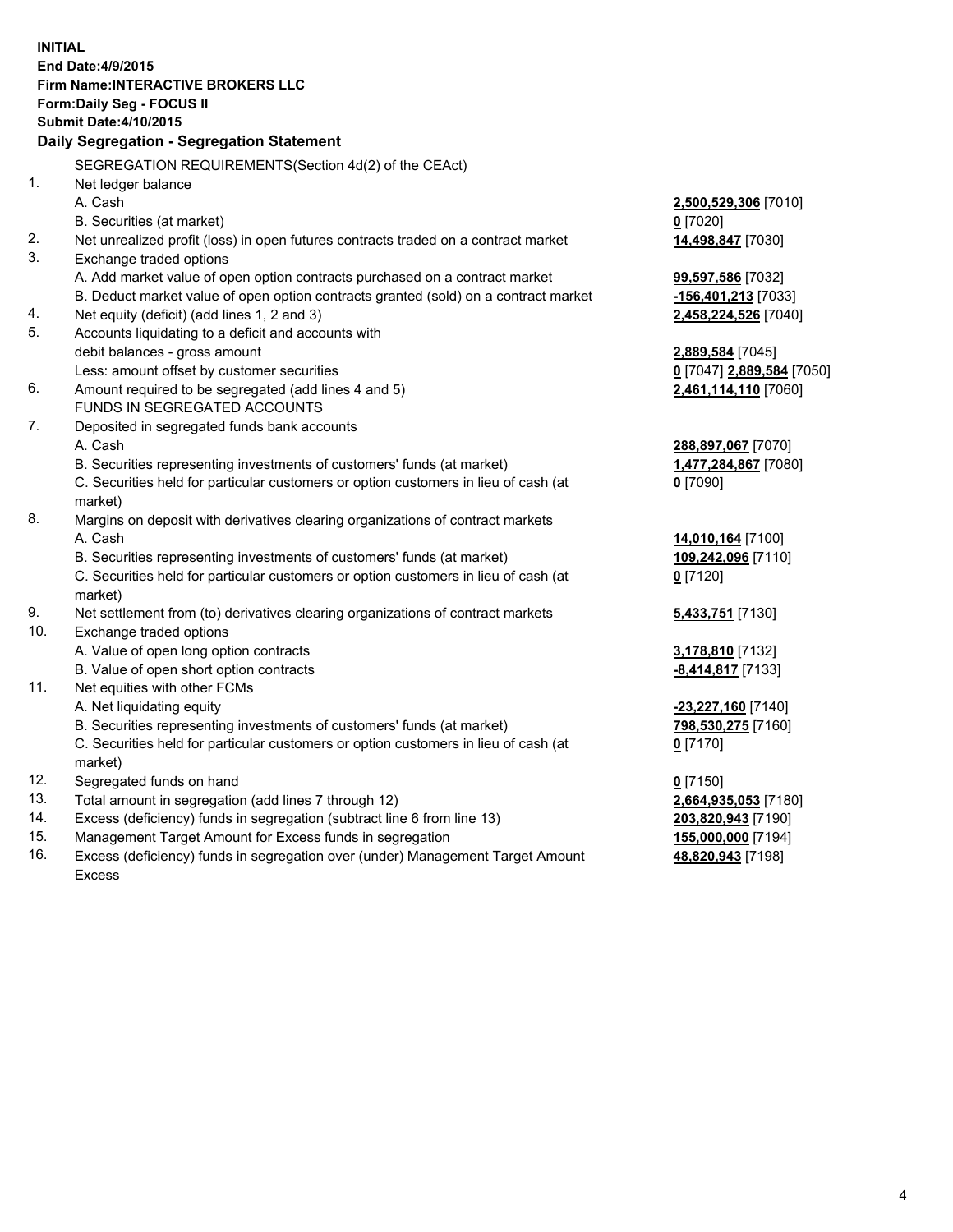## **INITIAL End Date:4/9/2015 Firm Name:INTERACTIVE BROKERS LLC Form:Daily Seg - FOCUS II Submit Date:4/10/2015 Daily Segregation - Supplemental**

| $\blacksquare$           | Total gross margin deficiencies - Segregated Funds Origin                                                                        | 151,292 [9100] |
|--------------------------|----------------------------------------------------------------------------------------------------------------------------------|----------------|
| $\blacksquare$           | Total gross margin deficiencies - Secured Funds Origin                                                                           | 86,907 [9101]  |
| $\blacksquare$           | Total gross margin deficiencies - Cleared Swaps Customer Collateral Funds Origin                                                 | $0$ [9102]     |
| $\blacksquare$           | Total gross margin deficiencies - Noncustomer and Proprietary Accounts Origin                                                    | $0$ [9103]     |
| $\blacksquare$           | Total number of accounts contributing to total gross margin deficiencies - Segregated<br>Funds Origin                            | 8 [9104]       |
| $\blacksquare$           | Total number of accounts contributing to total gross margin deficiencies - Secured<br><b>Funds Origin</b>                        | $9$ [9105]     |
| $\overline{\phantom{a}}$ | Total number of accounts contributing to the total gross margin deficiencies - Cleared<br>Swaps Customer Collateral Funds Origin | $0$ [9106]     |
| -                        | Total number of accounts contributing to the total gross margin deficiencies -<br>Noncustomer and Proprietary Accounts Origin    | $0$ [9107]     |
| $\blacksquare$           | Upload a copy of the firm's daily margin report the FCM uses to issue margin calls<br>which corresponds with the reporting date. |                |

04.09.2015 Commodity Margin Deficiency Report.xls